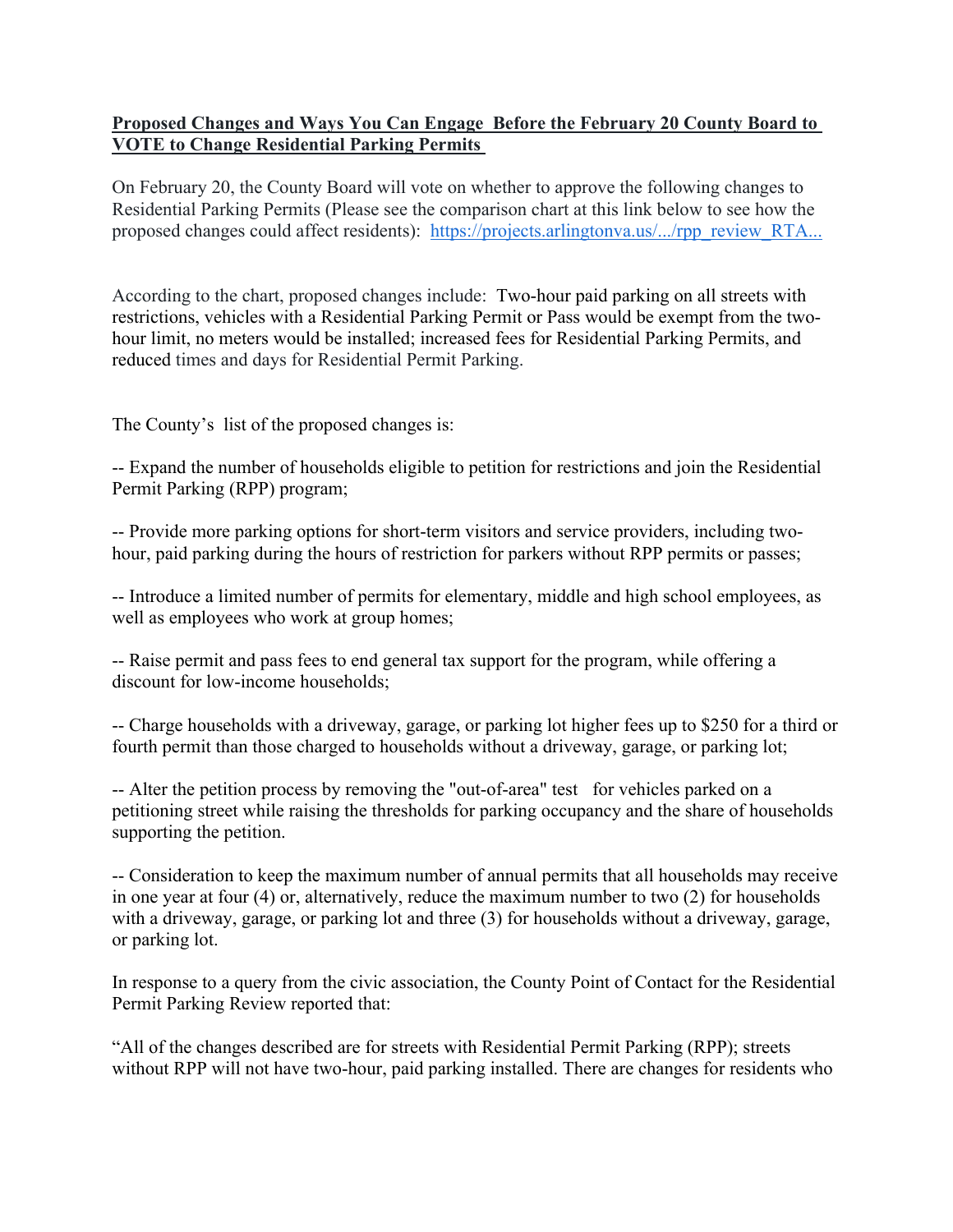do not have RPP but who want to apply to get those restrictions (see my answers to your next question.

 Here are the changes that, under the proposed program, would impact residents who do not have RPP restrictions on their street:

- More residents will be eligible to petition to join the program. Any Bluemont residents living in a duplex, townhome, or apartment building built "by right" (i.e., without a Site Plan) will be able to petition to join the program; the current rules prevent most residents of these kinds of housing from applying.
- A larger majority of households on a block will need to support a petition for new RPP restrictions or expanding existing restrictions to new times of the day. Residents who want to get RPP restrictions or expand their existing restrictions will need to get support from 80% of the households on the block, not 60% as is the case now.
- Residents who do not have RPP permits and passes will be able to park on streets with RPP restrictions during the hours of restriction for up to 2 hours if they pay. Parking will stay free during the hours when RPP is not in effect.
- Fees for passes and permits will increase so that the program's costs are covered by fees from RPP participants without support from the taxes paid by other residents."

## **Opportunities for you to engage**

If you have concerns or questions about the proposed changes, now is the time for you to let the County Board know. You could discuss this with a County Board member at the February 8 virtual Open Door Monday session. Here is the link for information on that session. Virtual Open Door Monday - County Board (arlingtonva.us) https://countyboard.arlingtonva.us/events/virtual-open-door-monday-2021-02-08/

Another opportunity to discuss this with a Board Member is the Open Door Monday session on February 15. https://countyboard.arlingtonva.us/events/virtual-open-door-monday-2021-02-15/